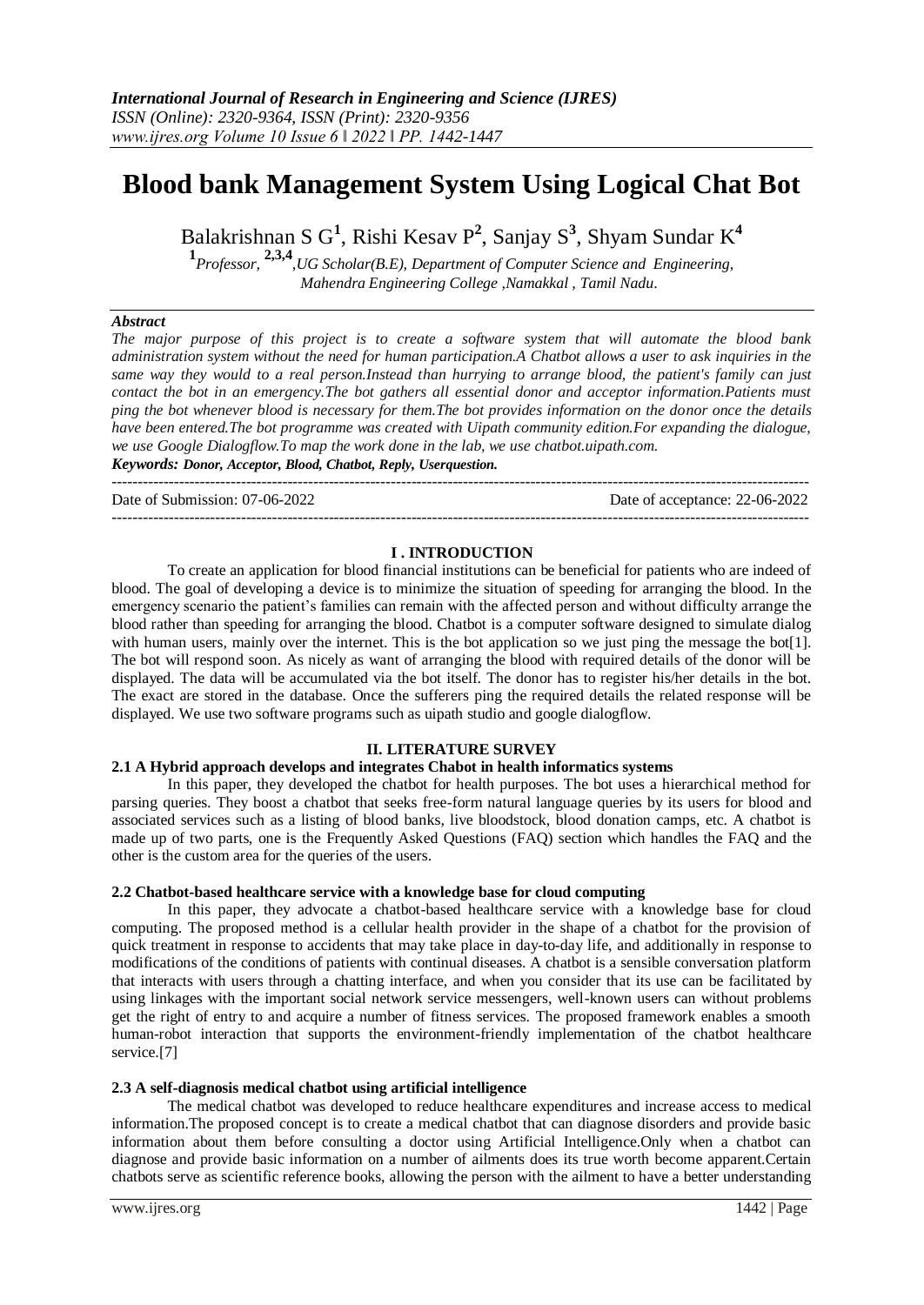of their situation and improve their health.Patients can talk to a text-to-text diagnosis bot about their medical issues, and the bot will give them a personalized diagnosis based on their symptoms.As a result, humans will need to think about their health.

#### **2.4 Chatbot system and method with contextual input and output messages.**

A Desktop application list appendix is supplied through EFS with this application. A portion of the disclosure recited in this software carries fabric that is Subject to reproduction right protection. Specifically, the pc program listing appendix and perhaps different portions of the application can also recite or comprise supply code, facts, or other functional text. The information is hereby incorporated by reference as if set forth in full in this application for all purposes. The copyright proprietor has no objection to the facsimile copy of the practical text; otherwise, all copyright rights are reserved.

## **III. PROPOSED SYSTEM**

By the use of this software humans who desire to donate their blood can register in this application with the aid of providing their details. When you ping the bot it will display the donors list and their details. The user can communicate with bot easily[2]. This utility can assist their donor households to stay with their patients. We can also add the voice recognition feature.

#### **IV. KEY RESULTS**

The major reason for a computerized blood bank system is to simplify the technique of searching for blood in the emergency. A chatbot is a software program and this simplifies the conversation via messaging applications, websites, etc. It is the most superior technological know-how that creates interaction between humans and machines. It is a person friendly system. We include a section of Uipath and dialogflow for creating an application. Uipath studio is an automation tool used to create the automation process. Uipath Orchestrator is a web-based application. It helps you to manage the robotic process. We use google dialogflow to control the conversation in the chatbot[3].

The donors have to register their details in the bot and their important points are saved in the database. Once the patient needs the blood he/she desires to ping the bot. They have to give the details about the blood group required and their place. Once the details are entered the bot collects the data from the database and displays the details about the donors.

Microsoft SQL Server Management is a comprehensive programming environment that allows you to configure, manage, and administer the SQL Server database engine.Database programmers love it and use it frequently.The SQL Server Management Studio can handle a wide range of database-related activities.To develop and operate databases, we'll be using the 'Database Engine.'Other server types include Analysis, Reporting, and Integration Services.The system and server names are identical.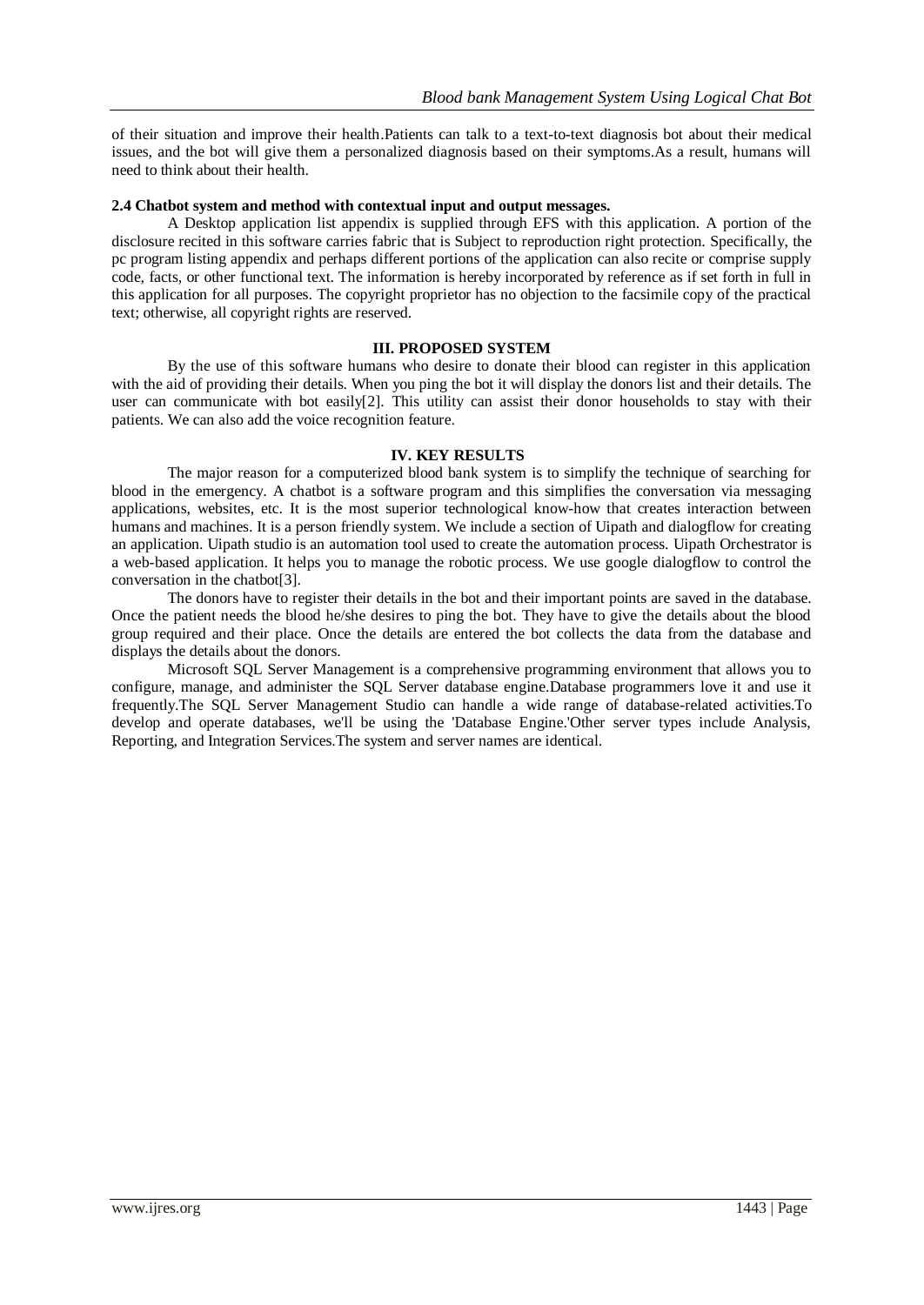| ⊕                                                 |         |
|---------------------------------------------------|---------|
| 目 Connect                                         | 《       |
| Configure Connection                              |         |
|                                                   |         |
| ÷                                                 |         |
| Input Dialog                                      | 奏       |
| Dialog Title                                      |         |
| "Name:"                                           |         |
| Input Label                                       |         |
| "Enter your name:"                                |         |
| Input Type<br><b>Text Box</b>                     |         |
|                                                   |         |
| Value entered<br>name                             |         |
|                                                   |         |
|                                                   |         |
| nput Dialog                                       | à       |
| Dialog Title                                      |         |
| "blood:"                                          |         |
| Input Label                                       |         |
| "Enter your bloodgroup:"                          |         |
| Input Type                                        |         |
| <b>Text Box</b><br>۰                              |         |
| Value entered                                     |         |
| blood                                             |         |
|                                                   |         |
| nput Dialog                                       | <i></i> |
| Dialog Title                                      |         |
| "Address:"                                        |         |
| Input Label                                       |         |
| "Enter your address:"                             |         |
| Input Type                                        |         |
| <b>Text Box</b>                                   |         |
| Value entered                                     |         |
| address                                           |         |
|                                                   |         |
| E Execute Non Query                               |         |
|                                                   | à       |
| Configure Connection                              |         |
| "insert into tab values(@name,@blood,@ Edit Query |         |
|                                                   |         |
|                                                   | 《       |
| Message Box                                       |         |

In this the above workflow is created for the blood donors to register themselves in the bot. The donor has to register their details such as Name, Blood group, Address, Phone number. Once the donor enters the details the details are stored in the database. The donor's details will be stored in the database. We have joined the uipath and sql server database in the uipath workflow process. Once the details are entered it will be stored in the database[4]. The uipath is used to create a workflow for the automation process.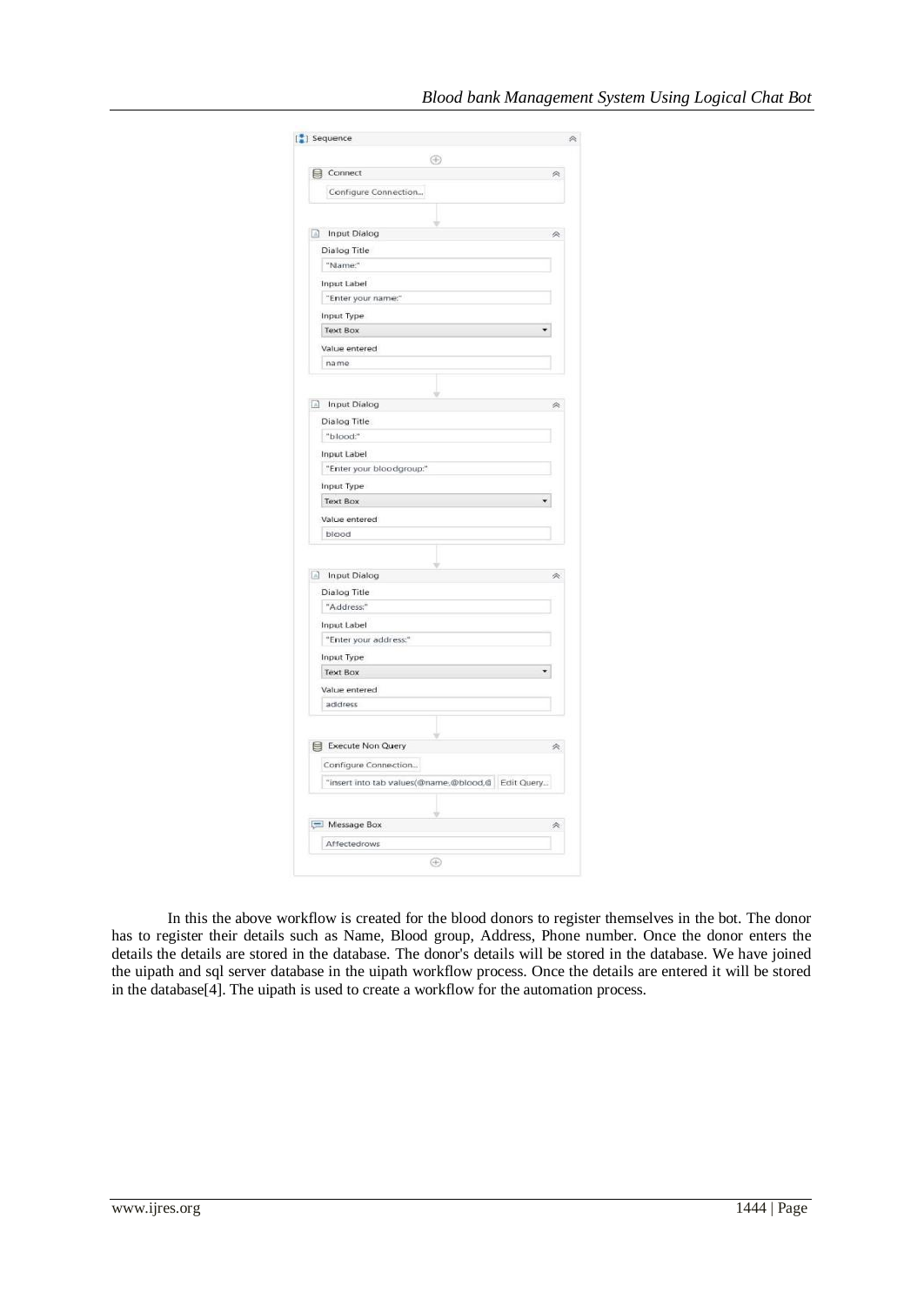| <b>DESIGN</b><br>DEBUG.<br><b>HOME</b>                                                                                                  | ps - Lifetti Studes Comments                                                                                                                                                                                                                                                                                                                                   | $0.70 - 0.4$            |
|-----------------------------------------------------------------------------------------------------------------------------------------|----------------------------------------------------------------------------------------------------------------------------------------------------------------------------------------------------------------------------------------------------------------------------------------------------------------------------------------------------------------|-------------------------|
| 3. car<br>壺<br><b>Dow</b><br>Export as Shop<br>Melapi<br>Steel 1<br>Turva:<br><b>CO</b> Paste<br>Rechapse<br>Terripiator<br>×<br>$\sim$ | 빇<br>圓<br>$\circledcirc$<br>土<br>$\begin{array}{c} \circ \\ \circ \end{array}$<br>団<br>$\Box$<br>G<br>gin<br>$\Box$<br>UI.<br>Dida<br><b>Separt</b><br><b>Fakkin</b><br>Maniger<br>Bacontra).<br>Sound<br><b>Ulari</b><br>Ramme Unainf<br>Analyze<br>Estter<br><b>Vanishe</b><br>film.<br>$\equiv$ Test<br>Arapita Sesanta Trenty<br><b>Diplorer</b><br>$\sim$ |                         |
| U.<br><b>CRIPPING</b><br>- 3                                                                                                            | Marchestbest X                                                                                                                                                                                                                                                                                                                                                 | $\rightarrow$           |
| <b>007</b>                                                                                                                              | Main                                                                                                                                                                                                                                                                                                                                                           | Expand All Collapse All |
| <b>FIRE</b><br>$-$ Recent                                                                                                               | $\overline{\phantom{a}}$                                                                                                                                                                                                                                                                                                                                       |                         |
| To Report Dialog                                                                                                                        | ITI Sequence                                                                                                                                                                                                                                                                                                                                                   | ü                       |
| <sup>(III</sup> Message Box)                                                                                                            | $\odot$<br>El Correct<br>a.                                                                                                                                                                                                                                                                                                                                    |                         |
| El Eservire Non Cowry<br>El Connect                                                                                                     | Configure Convection.                                                                                                                                                                                                                                                                                                                                          |                         |
| (x) Assign                                                                                                                              |                                                                                                                                                                                                                                                                                                                                                                | a Seantary B ocean      |
| <sup>2</sup> Oct Password                                                                                                               |                                                                                                                                                                                                                                                                                                                                                                |                         |
| 121 Sessence<br>El Liemate Query                                                                                                        | o<br><b>R</b> T Message Box X                                                                                                                                                                                                                                                                                                                                  |                         |
| <b>ES Wite Range</b>                                                                                                                    |                                                                                                                                                                                                                                                                                                                                                                |                         |
| <b>Ell</b> Write Range                                                                                                                  | Successfully Added                                                                                                                                                                                                                                                                                                                                             |                         |
| v Auduble<br>$=$ System                                                                                                                 | $C$ E                                                                                                                                                                                                                                                                                                                                                          |                         |
| w Diskog                                                                                                                                |                                                                                                                                                                                                                                                                                                                                                                |                         |
| <b>Int</b> Custom Import                                                                                                                | Text Fox<br>۰<br>Value entered                                                                                                                                                                                                                                                                                                                                 |                         |
| <b>B</b> Input Dalog<br>w User Events                                                                                                   | <b>SATA</b>                                                                                                                                                                                                                                                                                                                                                    |                         |
| <b>CD</b> Block Uner legals                                                                                                             |                                                                                                                                                                                                                                                                                                                                                                |                         |
|                                                                                                                                         | Pout Dising<br>×                                                                                                                                                                                                                                                                                                                                               |                         |
|                                                                                                                                         | Diano Title                                                                                                                                                                                                                                                                                                                                                    |                         |
|                                                                                                                                         | "tioos"                                                                                                                                                                                                                                                                                                                                                        |                         |
|                                                                                                                                         | <b>FIDUC Lisber</b>                                                                                                                                                                                                                                                                                                                                            |                         |
|                                                                                                                                         | Valables Arguments Imports                                                                                                                                                                                                                                                                                                                                     | ● 戸 10% → 試图            |
| First References                                                                                                                        |                                                                                                                                                                                                                                                                                                                                                                |                         |
|                                                                                                                                         |                                                                                                                                                                                                                                                                                                                                                                |                         |
|                                                                                                                                         |                                                                                                                                                                                                                                                                                                                                                                |                         |

Once the details are entered it will be successfully added to the database. Then the user can register through the chatbot. And their data will be stored.

| 3. Od.<br><b>Ti Gray</b><br>lew Save Export as Clybup<br>CO Paris<br>Sengiate Jie-<br>Wam.<br>Activities<br>日マ<br>面<br>reain2<br>×<br>mess<br>$=$ Recent<br>[4] Museup Sco.<br>CP Output Data Tatric<br><b>El Ciuconnich</b> | 凸<br>$\bullet$<br>Massor<br>Manage<br>Scients<br>Terracive<br>Fackages<br><b>SIXTEE</b><br>$\sim$<br>man2 % | u<br>Outs<br>User<br>Simpleg Scraping Everiti+<br>Explorer | 闵<br>Remove Druger<br><b>National</b>            | 많<br>fajort<br>Analyze<br>to Tops!<br>File- | đ,<br>Puttrials |                                        |                                                               |                  |
|------------------------------------------------------------------------------------------------------------------------------------------------------------------------------------------------------------------------------|-------------------------------------------------------------------------------------------------------------|------------------------------------------------------------|--------------------------------------------------|---------------------------------------------|-----------------|----------------------------------------|---------------------------------------------------------------|------------------|
|                                                                                                                                                                                                                              |                                                                                                             |                                                            |                                                  |                                             |                 |                                        |                                                               |                  |
|                                                                                                                                                                                                                              |                                                                                                             |                                                            |                                                  |                                             |                 |                                        | <b>Properties</b><br>$-1$                                     |                  |
|                                                                                                                                                                                                                              |                                                                                                             |                                                            |                                                  |                                             |                 |                                        | Expand AB Collapse AB UPMI Distribute Activities ExecuteDuery |                  |
|                                                                                                                                                                                                                              |                                                                                                             |                                                            |                                                  |                                             |                 |                                        | <b>Cammon</b>                                                 |                  |
|                                                                                                                                                                                                                              |                                                                                                             | [2] main2                                                  |                                                  |                                             |                 |                                        | ContinueDeEnte                                                | Intra 16         |
|                                                                                                                                                                                                                              |                                                                                                             |                                                            | Θ                                                |                                             |                 |                                        | DisplayName                                                   | Execute Galery   |
|                                                                                                                                                                                                                              |                                                                                                             | <b>B Connect</b>                                           |                                                  |                                             |                 |                                        | Tenesse (milleague, Classifies in L.)                         |                  |
|                                                                                                                                                                                                                              |                                                                                                             | Configure Connection.                                      |                                                  |                                             |                 |                                        | Connection Configuration                                      |                  |
| [ii] Hend Dialog                                                                                                                                                                                                             |                                                                                                             |                                                            |                                                  |                                             |                 |                                        | ConnectionShing                                               | The comes [      |
| <b>ED</b> Execute Comy                                                                                                                                                                                                       |                                                                                                             |                                                            |                                                  |                                             |                 |                                        | Existing Connection                                           | Consector []     |
| <b>B</b> Consult                                                                                                                                                                                                             |                                                                                                             | <b>B Electric Query</b>                                    |                                                  |                                             |                 |                                        | PrzykśerNama                                                  | The name [  ]    |
| El Eurozie hice Ques                                                                                                                                                                                                         |                                                                                                             | Configure Concertion.                                      |                                                  |                                             |                 |                                        | <b>El Imput</b>                                               |                  |
| Dil Audge                                                                                                                                                                                                                    |                                                                                                             |                                                            |                                                  |                                             |                 |                                        | Parameters                                                    | <b>Kolectori</b> |
| <sup>2</sup> Get Respected                                                                                                                                                                                                   |                                                                                                             |                                                            | "Select " Rom blood where Bloodgroup. Edit Query |                                             |                 |                                        | Sat                                                           | "Select 1 6 L    |
| [ <sup>2</sup> ] Sequence                                                                                                                                                                                                    |                                                                                                             |                                                            |                                                  |                                             |                 |                                        | <b>El Misc</b>                                                |                  |
| v Available                                                                                                                                                                                                                  |                                                                                                             |                                                            |                                                  |                                             |                 |                                        | CommandTune                                                   | Test             |
| + App integration                                                                                                                                                                                                            |                                                                                                             | 目 Discovect                                                |                                                  |                                             |                 |                                        | <b>Prinate</b><br><sup>23</sup> Output                        | ö                |
| $-$ Mail                                                                                                                                                                                                                     |                                                                                                             |                                                            |                                                  |                                             |                 |                                        | DataTable                                                     | data             |
| v Extrange                                                                                                                                                                                                                   |                                                                                                             | EP Dutput Date Table                                       |                                                  |                                             |                 |                                        |                                                               |                  |
| <b>CO Delete</b>                                                                                                                                                                                                             |                                                                                                             |                                                            |                                                  |                                             |                 |                                        |                                                               |                  |
| "4 Get Ex-                                                                                                                                                                                                                   |                                                                                                             |                                                            |                                                  |                                             |                 |                                        |                                                               |                  |
| <b>PT</b> Move I                                                                                                                                                                                                             |                                                                                                             | [26] Message Box                                           |                                                  |                                             |                 |                                        |                                                               |                  |
| to text f.                                                                                                                                                                                                                   |                                                                                                             | texts.                                                     |                                                  |                                             |                 |                                        |                                                               |                  |
| - IBM Notes                                                                                                                                                                                                                  |                                                                                                             |                                                            | 6                                                |                                             |                 |                                        |                                                               |                  |
| <b>ISU Delata</b>                                                                                                                                                                                                            |                                                                                                             |                                                            |                                                  |                                             |                 |                                        |                                                               |                  |
| TV Get 181                                                                                                                                                                                                                   |                                                                                                             |                                                            |                                                  |                                             |                 |                                        |                                                               |                  |
| $p \in \text{Mn}$                                                                                                                                                                                                            |                                                                                                             |                                                            |                                                  |                                             |                 |                                        |                                                               |                  |
| E17to., @ Art., (9 St)., Valaties Arguments Imports                                                                                                                                                                          |                                                                                                             |                                                            |                                                  |                                             |                 | ● P 10% → 其 图 Finger (Bitten, 图 Otput) |                                                               |                  |
| Output Emir List Find References Breakscorts                                                                                                                                                                                 |                                                                                                             |                                                            |                                                  |                                             |                 |                                        | Get he Settings to actually Windows.                          |                  |

Once, As per their details given the result will be details will be displayed in the bot. When the patients need the blood they have to ping the bot, they have to give the details such as their Blood group and their location. In this, we have connected the Microsoft SQL server and the uipath and we have to create a workflow to search the user question from the database and give the result in the chatbot[5].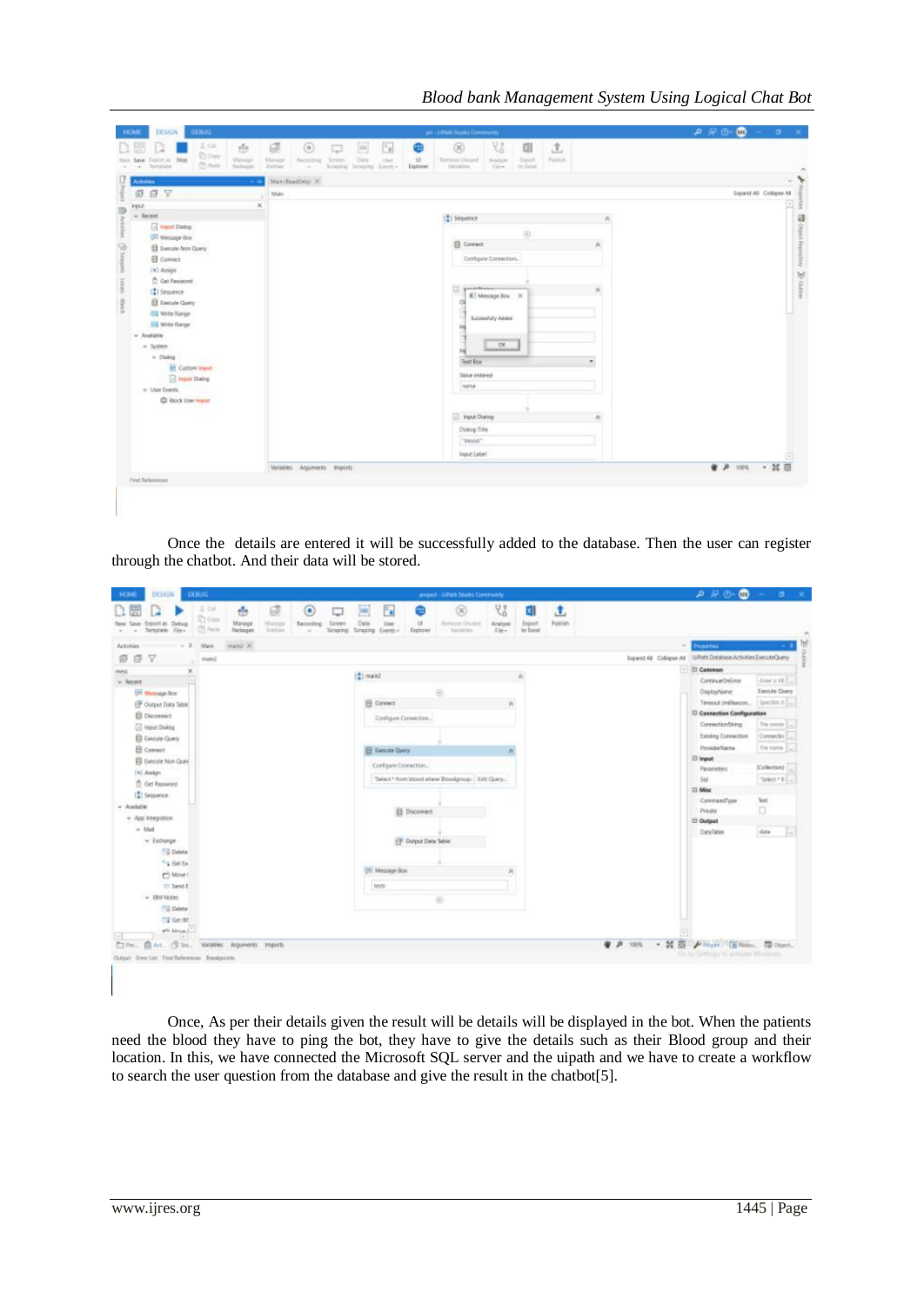| <b>III</b> Message Box |                                              | $\times$ |
|------------------------|----------------------------------------------|----------|
|                        |                                              |          |
|                        | Name.Bloodgroup.Address.Phonenumber          |          |
| Karthik                | A+ Anyalur<br>8825867678                     |          |
| Pavithra               | 8825063670<br>A+ Chennai                     |          |
| Mithra                 | A+ Chennai<br>9800920302                     |          |
| Kaviya                 | $A +$<br>Salem.<br>.9500945450               |          |
| Asndha 1               | A+ Namakkal<br>8555137021                    |          |
| Joseph                 | A+ Dindigul<br>8825780809                    |          |
| Anitha                 | A+ Chengalpattu<br>8444251200                |          |
| Rajesh                 | A+ Cuddalore<br>8834070708                   |          |
| Sathiya                | A+ Nilgiris<br>9800978789                    |          |
|                        | Balasubramaniyan A+ Pudukottai<br>7756023242 |          |
| Elango                 | A+ Tinupathur<br>.7554012321                 |          |
| Anirudh                | $Ar$ Frode<br>.7555200966                    |          |
| Bala                   | A+ Palani<br>8555963306                      |          |
| Maari                  | 9009023230<br>A+ .Villupuram                 |          |
| Mirthula               | Velore<br>7272590023<br>$A +$                |          |
| Semthil                | A+ Tinanelvel<br>9655513231                  |          |
| Kumaran                | A+ Theni<br>8825063647                       |          |
| Kannan                 | A+ Erode<br>7373098980                       |          |
| Harish                 | 8823450780<br>.A+ Dindigul                   |          |
| Mohan                  | A+ Kanyakumari<br>7428730930                 |          |
| Meena                  | A+ Thaniavur<br>.7878097020                  |          |
| Padma                  | A+ Ramanathapuram<br>9200934350              |          |
| Listhia                | A+ Kallakurichi<br>9200456560                |          |
| Ramanan                | 8825094230<br>A+ Ranipet                     |          |
| Ramkumar               | A+ Chennai<br>9842427061                     |          |
| Lakshmi                | A+ Dindigul<br>9092034727                    |          |
| Jayaprakash            | $A+$ Frode<br>9500692921                     |          |
|                        |                                              |          |
|                        |                                              |          |
|                        | OK                                           |          |
|                        |                                              |          |

After the procedure ends in the uipath then we have to map the uipath workflow and the google dialogflow by using the uipath and chatbot. Again, We have to map the connection between uipath and dialogflow. Then the chatbot will be created. Once we have to combine the chatbot into a social media platform such as whatsapp, Facebook etc.

# **4.1 UiPath**

It is a Robotic Process Automation device that is utilized at the end of the process to eliminate excessive scale automation.It is used to eliminate human intervention by automating repetitive procedures using drag and drop.It's a visual designer that lets you develop automated workflow pre-activities.This automation will be used for both simple and complex activities, depending on the demands of the client.The Uipath software suite enables businesses to easily automate key processes.The Uipath transforms large tasks into a simple automation technique.Each format represents a valuable type of activity to do.Uipath was created by Daniel Dines in the year 2005.

## **4.2 Google Dialog Flow**

It is a natural language understanding platform that makes it convenient to design and combine a conversation for web applications, bot, and related uses. Dialog Flow can assist in conversational commerce like Bots and it makes clients self-services to any work. It is a phase of the google cloud platform. Dialog Flow helps more than 14 Programming languages and it's additionally referred to as API.AI.[6]



 **Flowchart for the bot application**